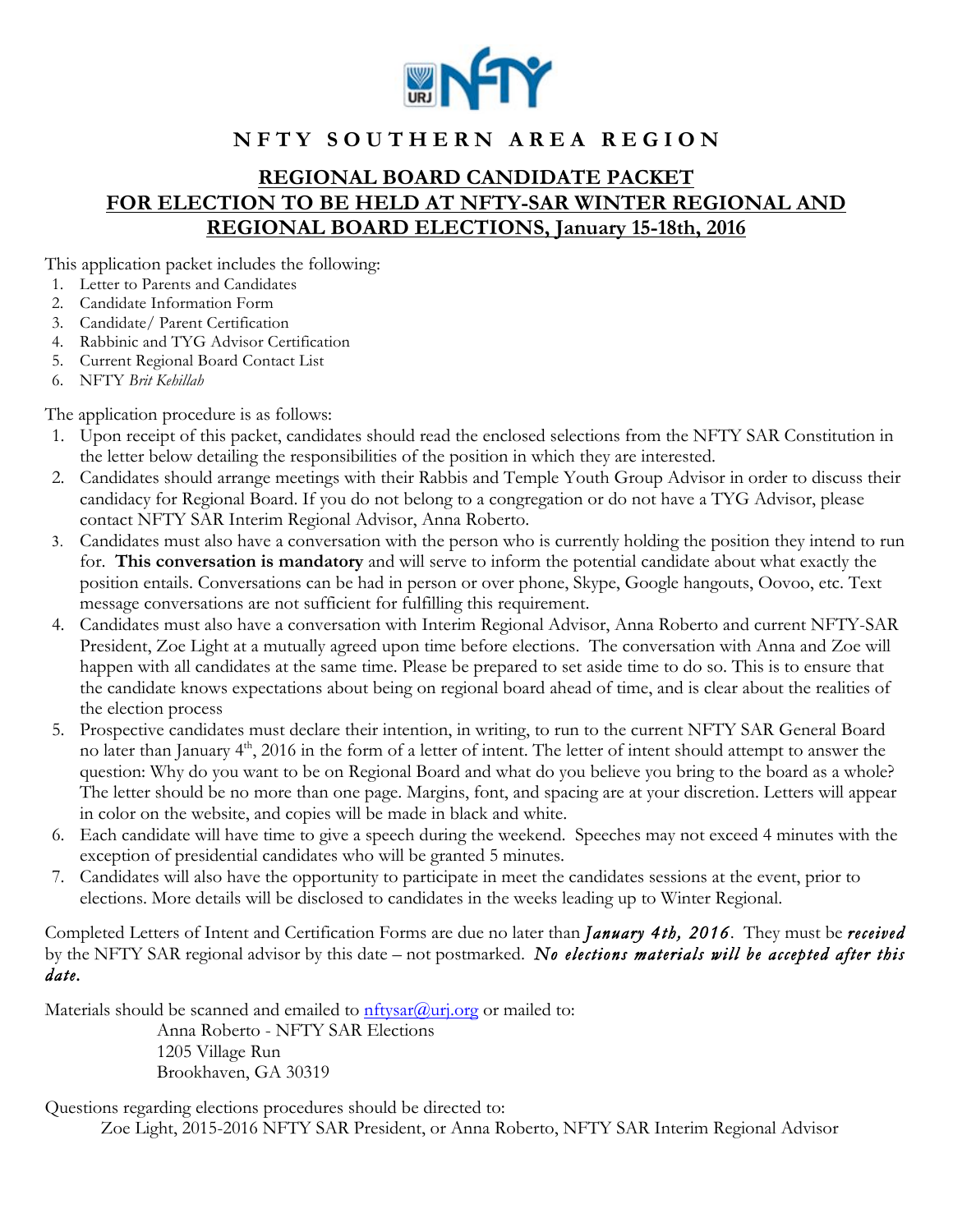Dear Candidates and Families,

As the 2015 year draws to a close, it is time to start considering leadership and opportunities for coming school year. We have had a fantastic year thus far filled with creative programs, spirited discussions, and great memories.

## At **Winter Regional and Regional Board Elections – January 15th-18th, 2016 at Camp Thunderbird,** we will hold elections for the 2015-2016 NFTY-SAR Regional Board.

You are receiving this letter to describe the benefits and responsibilities of a position on the NFTY Southern Area Regional Board. Each board member plays a very important role in the operation and future of our region and I want to take the time to explain the full nature of this position.

Tasked with creating and running programs, as well as publicity and marketing, helping TYG's with event planning, and overseeing each of their respective networks, the NFTY-SAR Regional Board will continue to be comprised of 6 positions: President, Programming VP, Social Action VP, Religious and Cultural VP, Membership VP and Communications VP. **All Regional Board positions will be held by one person.**

Below is a description of the executive board positions, as defined in the NFTY-SAR constitution, and the responsibilities of each. If you have any questions about the role each position plays or want further description, please do not hesitate to ask the current Regional Board member holding that position:

\*\*\* Please note: The NFTY-SAR constitution has not been updated since 2004 to more accurately reflect the operations of NFTY-SAR. Some of the below descriptions have been modified to better describe the current responsibilities of each board member.

It shall be the duty of the President to:

- 1. Call and preside over all NFTY-SAR Executive Board and General Assembly meetings.
- 2. Guide the NFTY-SAR Executive and General Assembly in the proper execution of their aims and purposes.

3. Supervise the NFTY-SAR Executive Board and General Assembly, and take responsibility for all decisions made by them.

- 4. Consult regularly with the NFTY-SAR Regional Advisor.
- 5. Be directly responsible for the execution and implementation of the Constitution of this organization and any adjunctive rules.
- 6. Serve on the board of NFTY and any other National or Regional committee or board deemed necessary or appropriate.
- 7. Oversee the planning and preparation of the NFTY-SAR Liz Leadership Training Institute.
- 8. Attend all NFTY-SAR Regional events.
- 9. Maintain the President's Network.
- 10. Serve as a role model for all members of NFTY on a local, regional, national, and international level, and to appropriately represent NFTY-SAR to others.
- 11. Take on any additional duties, which may be necessary to fulfill any of the above responsibilities.

It shall be the duty of the Programming Vice-President to:

- 1. Take the place of the President when so required.
- 2. Serve on the NFTY Board as a liaison between NFTY and NFTY-SAR.
- 3. Implement the NFTY Tikkun Olam Award program in NFTY-SAR.
- 4. Educate all members of NFTY-SAR on the range of programs NFTY has to offer, and be a resource for materials and information on those programs.
- 5. Oversee the planning and implementation of NFTY-SAR Winter Regional.
- 6. Serve as a resource for TYG and Regional Programming.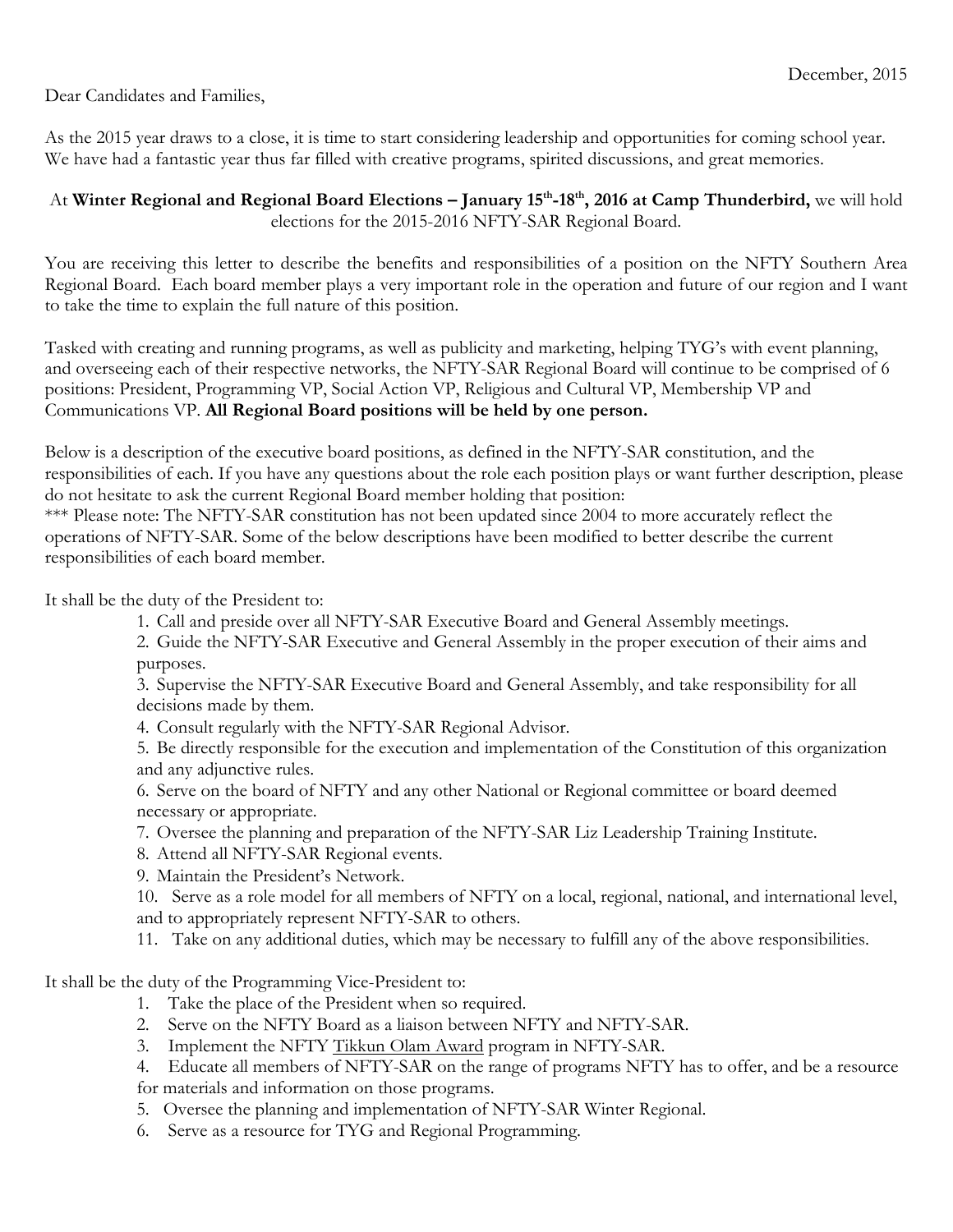7. Assist the NFTY-SAR office in compiling and maintaining a Program Bank.

8. Maintain the Programming Vice-President's Network.

9. Serve as a role model for all members of NFTY on a local, regional, national, and international level, and to appropriately represent NFTY-SAR to others.

10. Take on any additional duties, which may be necessary to fulfill any of the above responsibilities

It shall be the duty of the Social Action Vice-President to:

1. Serve on the NFTY Board, and as a liaison between NFTY and NFTY-SAR.

2. Keep all members of NFTY-SAR informed on various Social Action issues and the NFTY Social Action Initiatives.

3. Oversee the planning and implementation of Camp Jenny in conjunction with the Social Action Vice-President of NFTY-STR and the Regional Advisors of NFTY SAR and STR.

4. Implement a Social Action Project at Winter Regional, in some way giving back to the community.

5. Maintain the Social Action Network.

6. Serve as a role model for all members of NFTY on a local, regional, national, and international level, and to appropriately represent NFTY-SAR to others.

7. Take on any additional duties, which may be necessary to fulfill any of the above responsibilities.

It shall be the duty of the Religious and Cultural Vice-President to:

1. Serve on the NFTY Board, and as a liaison between NFTY and NFTY-SAR.

2. Keep all members of NFTY-SAR informed on various Religious and Cultural issues and the NFTY Study Theme.

- 3. Oversee the planning and implementation of all worship services at NFTY-SAR Regional Events.
- 4. Serve as a resource for worship services and cultural activities for TYG, and regional events.
- 5. Maintain the Religious and Cultural Vice-President's Network.
- 6. Oversee the NFTY-SAR Regional Songleading Network and Head Songleaders.

7. Serve as a role model for all members of NFTY on a local, regional, national, and international level, and to appropriately represent NFTY-SAR to others.

8. Take on any additional duties, which may be necessary to fulfill any of the above responsibilities.

It shall be the duty of the Communications Vice-President to:

1. Take minutes at all NFTY-SAR Executive Board and General Assembly Meetings, and publish them in a timely fashion.

- 2. Oversee communication between NFTY-SAR and the TYGs.
- 3. Maintain the Communications Network.

4. Serve as a role model and resource for all members of NFTY on a local, regional, national, and international level, and to appropriately represent NFTY-SAR to others.

5. Take on any additional duties, which may be necessary to fulfill any of the above responsibilities.

It shall be the duty of the Membership Vice-President to:

- 1. Create or assist in the creation of membership programs and/or mixers at regional events.
- 2. Maintain the Membership Network.

3. Serve as a role model and resource for all members of NFTY on a local, regional, national, and international level, and to appropriately represent NFTY-SAR to others.

4. Take on any additional duties, which may be necessary to fulfill any of the above responsibilities.

I hope that you have discussed this decision as a family. Making the decision to run for regional office is easy for some and requires a great deal of consideration for others. *Regional Board is not for everyone.* It asks for a great deal of time management, prioritization and sacrifices. Some students find it difficult to keep up with sports, theater and other extrcurricular activities while serving in a regional position. It is very important to me, and the region, that you fully understand the scope of responsibilities before you run for office. I hope that serving on regional board will offer a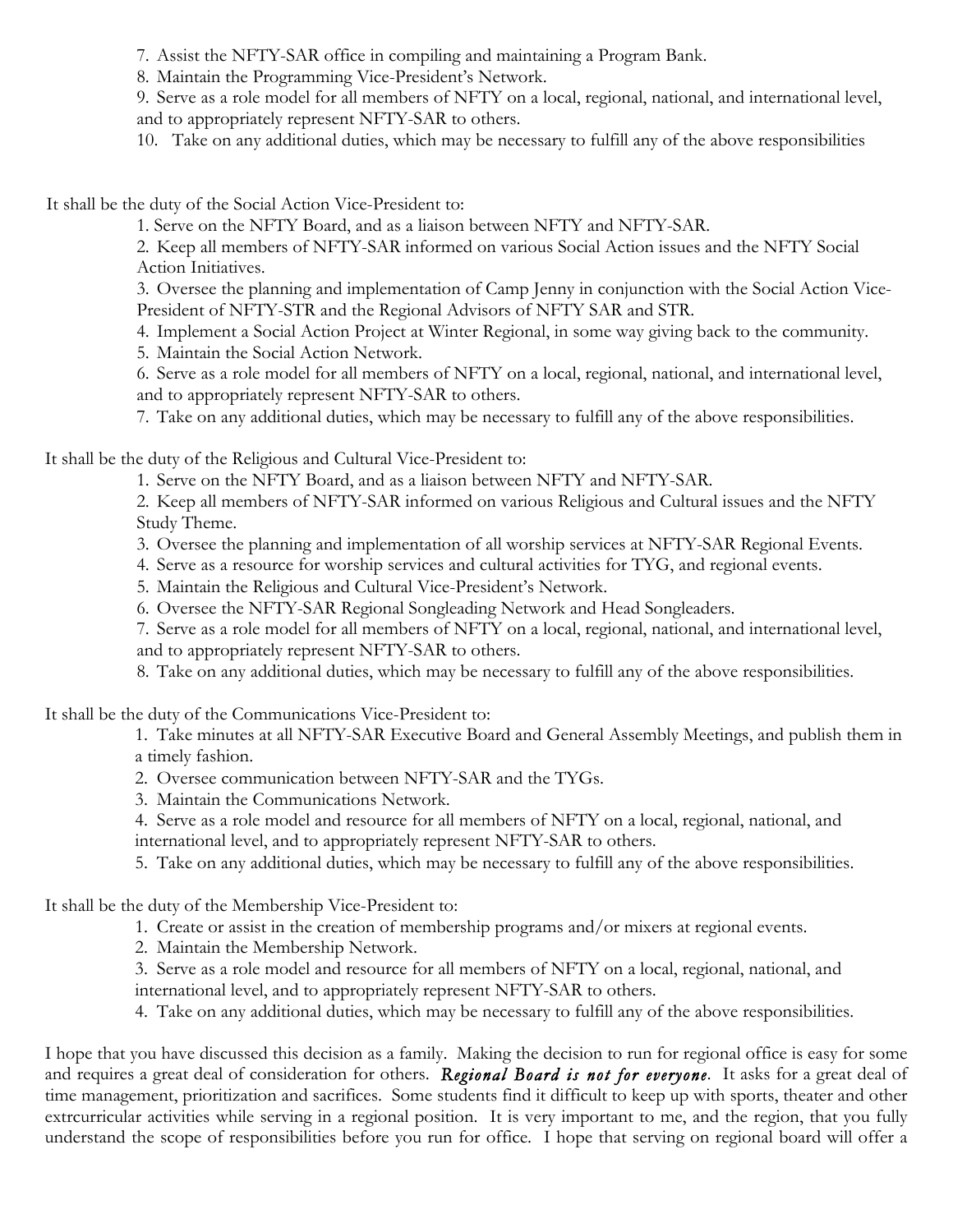great opportunity to learn time management skills as you balance homework, NFTY and typical teenage activities. Family and school must always be your first priorities. By running for the NFTY-SAR Regional Board, you are making a commitment that NFTY will be your primary extra-curricular. Failure to attend events, participate in board meetings, and/or an overall neglect of your responsibilities may be grounds for impeachment. The time and financial commitments are outlined below. The candidacy process also requires that each candidate meet with both their Rabbi and Temple Youth Group Advisor. These mentors can help you understand everything that is required of you as a Regional Board member and help you decide if this position is right for you. If you do not belong to a congregation, or do not have a youth group advisor, please be in touch with me. And, as always, please feel free to contact me with any questions along the way.

Now I don't want to scare you…Regional Board can and should be a very rewarding and educational experience! Regional Board alumni walk away with a broad array of skills and have the opportunity to enjoy major successes and accomplishments throughout the year as they lead their region to do great things. Regional Board alumni have gone on to hold leadership positions in college and are successful in a variety of professional fields – you will be part of a network of leaders and professionals that support each other beyond high school. This is a wonderful opportunity to enhance leadership, time management, and communication skills as well as experience NFTY at a whole new level. I commend everyone who is taking the challenge and running for a Regional Board position!

Throughout the year, Regional Board members will be expected to participate in the following:

- All 4 regional events for high schoolers, occasionally arriving one day early
- Hatikvah Kallah, our middle school event, possibly arriving one day early.
- Board conference calls each week (with some flexibility)
- Regional Board Retreat Summer/ Early Fall 2016 and December 2016 (Date TBD as a board)
- Mechina (North American Regional Board Meeting) at Kutz Camp in Warwick, NY (Mid June 2016)
- NFTY Convention 2017 President's Day Weekend Location TBD

There are some financial responsibilities included in this position also:

- As part of Regional Board, **you are expected to attend every regional event**. This includes the following: *Liz Leadership Training Institute (LLTI), Fall Kallah, Winter Regional, Hatikvah Kallah, and Spring Kallah.*
- Each Regional Board member is expected to register on time and submit all forms for all events. **Regional Board members are eligible for scholarship to each NFTY SAR event, provided they register on time and meet all deadlines along the way.** Missed deadlines for programs or late applications will mean paying full price for an event!
- As a Regional Board member, you are also required to attend **Mechina** (The North American Leadership Institute) which is held at Kutz Camp in Warwick, NY. The second North American board meeting (which you will be strongly encouraged – but not required – to attend) will be held over President's Day weekend. NFTY SAR will do its very best to help subsidize the cost of these events.
- At some time throughout the year, Regional Board members may be asked to pay for supplies or other expenses and then be reimbursed for that money. These purchases must be pre-approved in writing and the receipt must be saved.

In running for NFTY SAR's Regional Board, you are publicly declaring that you satisfy the functional qualifications of your position. However, you are also accepting the responsibilities that come with being a role model selected by your peers. This is a challenging commitment, requiring adherence to the NFTY *Brit Kehillah* (Code of Conduct – a copy of which can be found in this packet) at all times during, and sometimes even outside of, events. This document's purpose is to uphold the *K'hilah Kedosha* (Holy Community) that we are committed to in NFTY and you, as a Regional Board member, are responsible for maintaining this environment of holiness and *Kavod* (respect). We are taught in the Babylonian Talmud that **"It is not the position that honors the person, but rather the person that honors the position" (Taanit 21b).** In light of this statement, I ask that you be prepared to act in a way brings honor and respect to your position on Regional Board throughout the year, and realize that your actions, even outside of events, are subject to the *Brit Kehilla*. Please understand that if a board member fails to fulfill these responsibilities, they will face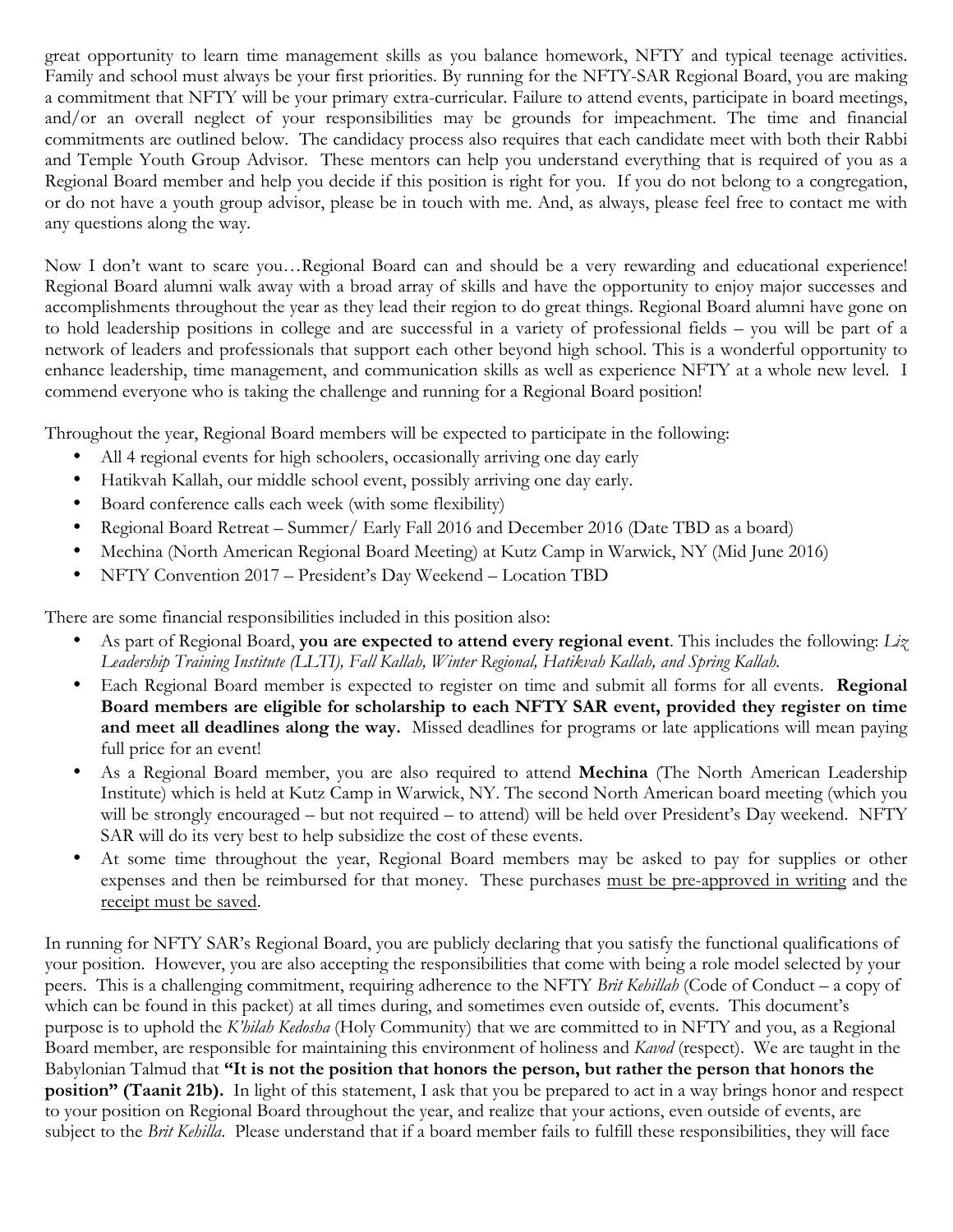consequences, which may include suspension and/or removal from office. While we can discuss the practical implications of your conduct outside of NFTY-related activities, please understand that, at the very least, engaging in any illegal activity during your term in office is a violation of this *Brit Kehillah*.

I again want to congratulate you for considering running for a position on board. It is your passion and commitment that will take our region to new levels. Thank you for your dedication up until this point and I am excited to continue working with you. If you or your parents have any questions regarding positions on the regional board, please feel free to email me at nftysar@urj.org. I look forward to working with you in the coming year!

Good Luck! Anna Roberto NFTY SAR Interim Regional Advisor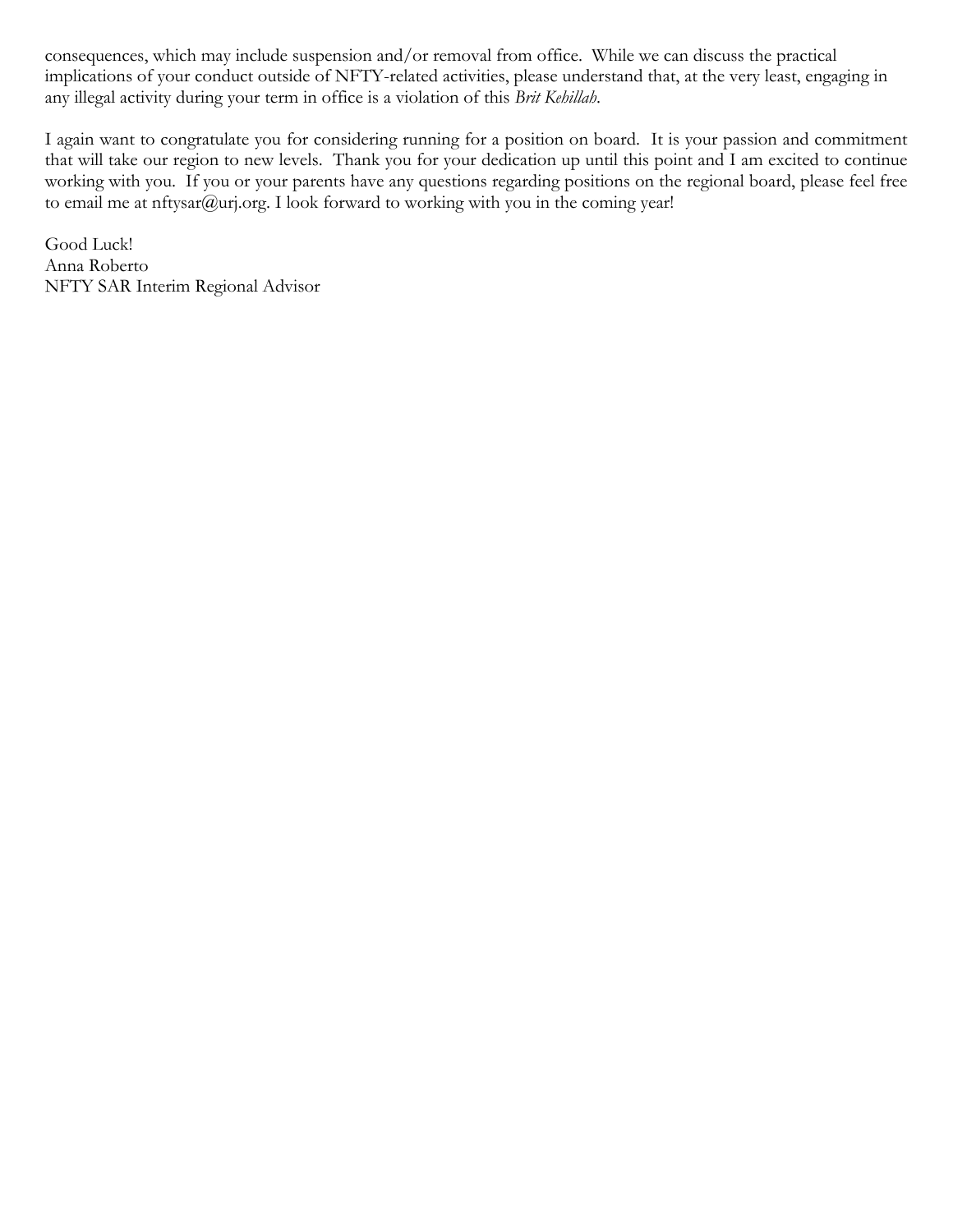

## **2 0 1 6 – 2 0 1 7 R E G I O N A L B O A R D C A N D I D A T E I N F O R M A T I O N F O R M**

Name

Candidate for

Drop Down (optional) \_\_\_\_\_\_\_\_\_\_\_\_\_\_\_\_\_\_\_\_\_\_\_\_\_\_\_\_\_\_\_\_\_\_\_\_\_\_\_\_\_\_\_\_\_\_\_\_\_\_\_\_\_\_\_\_\_\_\_\_\_\_\_\_\_\_\_\_

*Each candidate may declare candidacy for one position and one drop down. In the case of a candidate who does not win the*  position for which they have declared their candidacy, if they have declared a drop down, the candidate will become a *candidate for their declared drop down position and will deliver a 3 minute speech during Asefah. A candidate must declare their drop down (if desired) at the time they submit their election paperwork and letter of intent. No drop downs may be declared during elections. Drop down position must be in gavel order (a candidate can not drop down from Membership Vice President to President).* 

| Telephone ________________________________Cell Phone ____________________________ |
|-----------------------------------------------------------------------------------|
|                                                                                   |
|                                                                                   |
|                                                                                   |
| Name Parent #1                                                                    |
|                                                                                   |
| Name Parent #2                                                                    |
|                                                                                   |
|                                                                                   |
|                                                                                   |
|                                                                                   |

Office Use Only: \_\_\_ Information Form \_\_ Parent Certification \_\_\_ Advisor Certification \_\_\_ Letter of Intent \_\_\_ Board Contact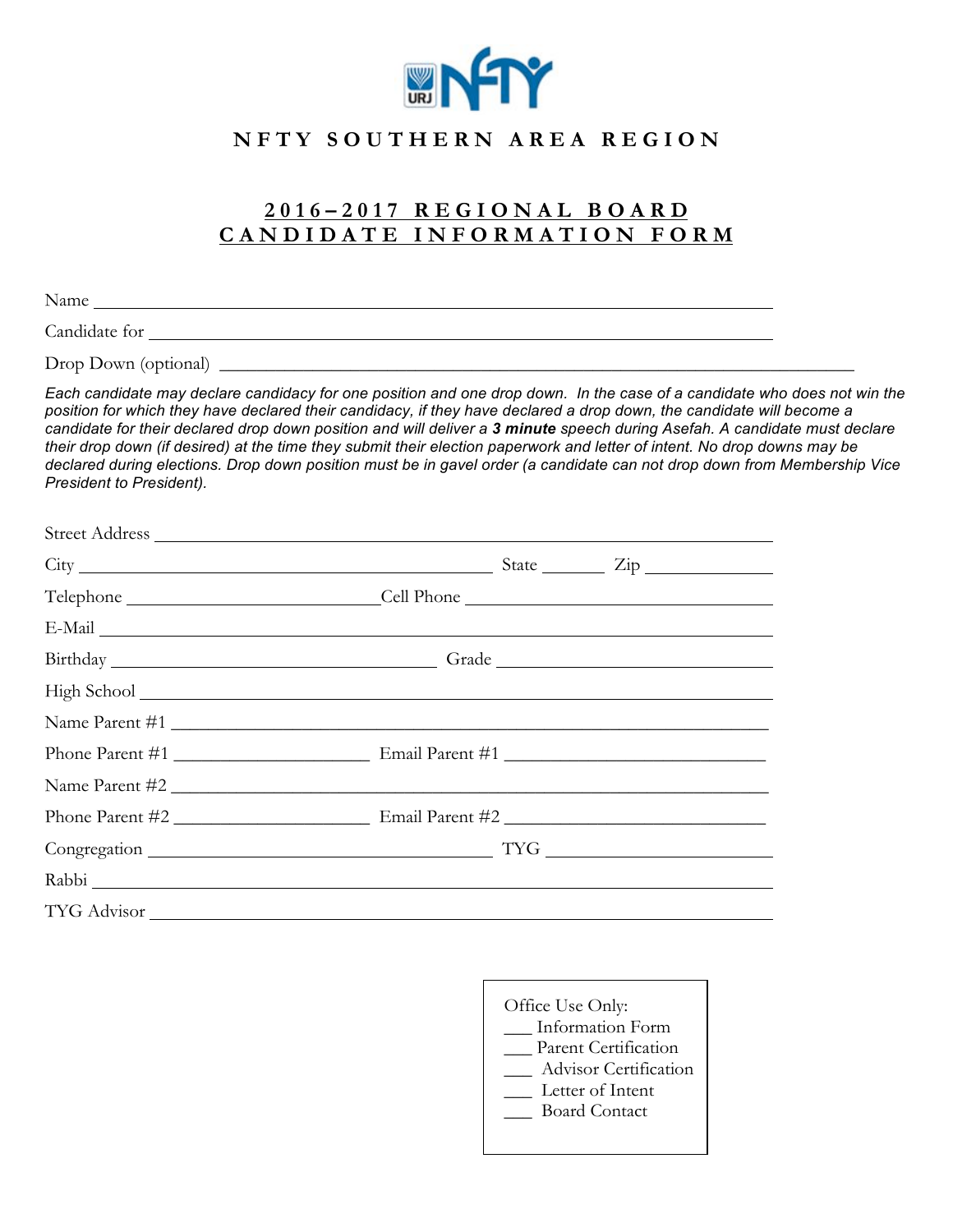

## **2 0 1 5 – 2 0 1 6 R E G I O N A L B O A R D C A N D I D A T E and P A R E N T A L C E R T I F I C A T I O N**

I, 1. 1. Am a member in good standing of the following Temple Youth Group (TYG): of NFTY's Southern Area Region. My signature indicates that I understand that serving on NFTY SAR Regional Board is an extremely exciting, rewarding and educational experience. If elected, I will accept the full scope of responsibilities expected of me as a leader of the Region as outlined in the "Letter to Candidates and Their Parents." Furthermore, if I am elected, this form will serve as a contract between the region and me that I will uphold my obligations as a regional board member.

Signature of Candidate Date

### **P A R E N T A L C E R T I F I C A T I O N**

I understand that a position on the Regional Board of the NFTY Southern Area Region will demand a significant commitment of time and energy from my child's extra-curricular activities and dominate a great deal of his/her time. I also understand that my teen will be expected to uphold the *Brit Kehilla* during, and sometimes outside of, regional events. I understand that my approval is necessary for my child's name to be placed on the ballot. By signing I indicate that I have read the letter to candidates and parents, support and approve my child's candidacy and am prepared to support his or her commitment to NFTY SAR Regional Board.

Signature of Candidate's Parent Date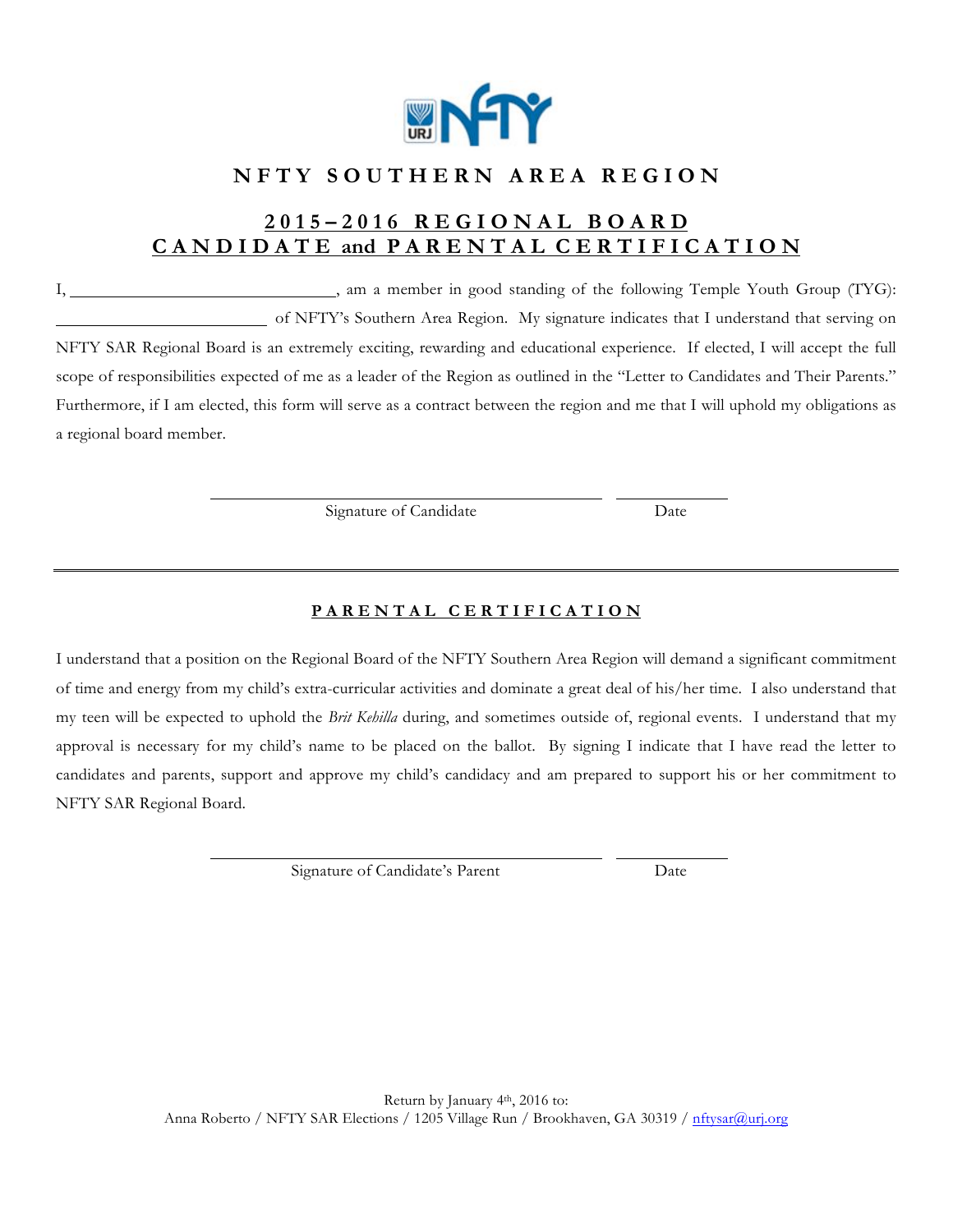

## **2 0 1 6 – 2 0 1 7 R E G I O N A L B O A R D C L E R G Y / E D U C A T O R C E R T I F I C A T I O N**

Name and the contract of the contract of the contract of the contract of the contract of the contract of the contract of the contract of the contract of the contract of the contract of the contract of the contract of the c

Candidate for

Dear Rabbi, Cantor, or Educator, and Advisor,

The above-named candidate intends to run for a NFTY Southern Area Regional Board position for the 2016-2017 school year. **Please take the time to meet with him/her and discuss both his/her potential as a regional board member as well as the responsibilities that come with leadership.** After you meet with the candidate, please sign the bottom of this form, certifying his/her candidacy for the position above.

Please feel free to contact us with any questions.

Zoe Light Anna Roberto  $678-662-1991$  nftysar $@$ urj.org

2015-2016 NFTY SAR President NFTY SAR Interim Regional Advisor

I hereby certify that **is a member in good standing of my congregation or youth** group, I have met with him/her, and I certify him/her to run for the 2016 – 2017 NFTY Southern Area Regional Board.

Signature of Rabbi/Cantor/Educator Date

Signature of Advisor Date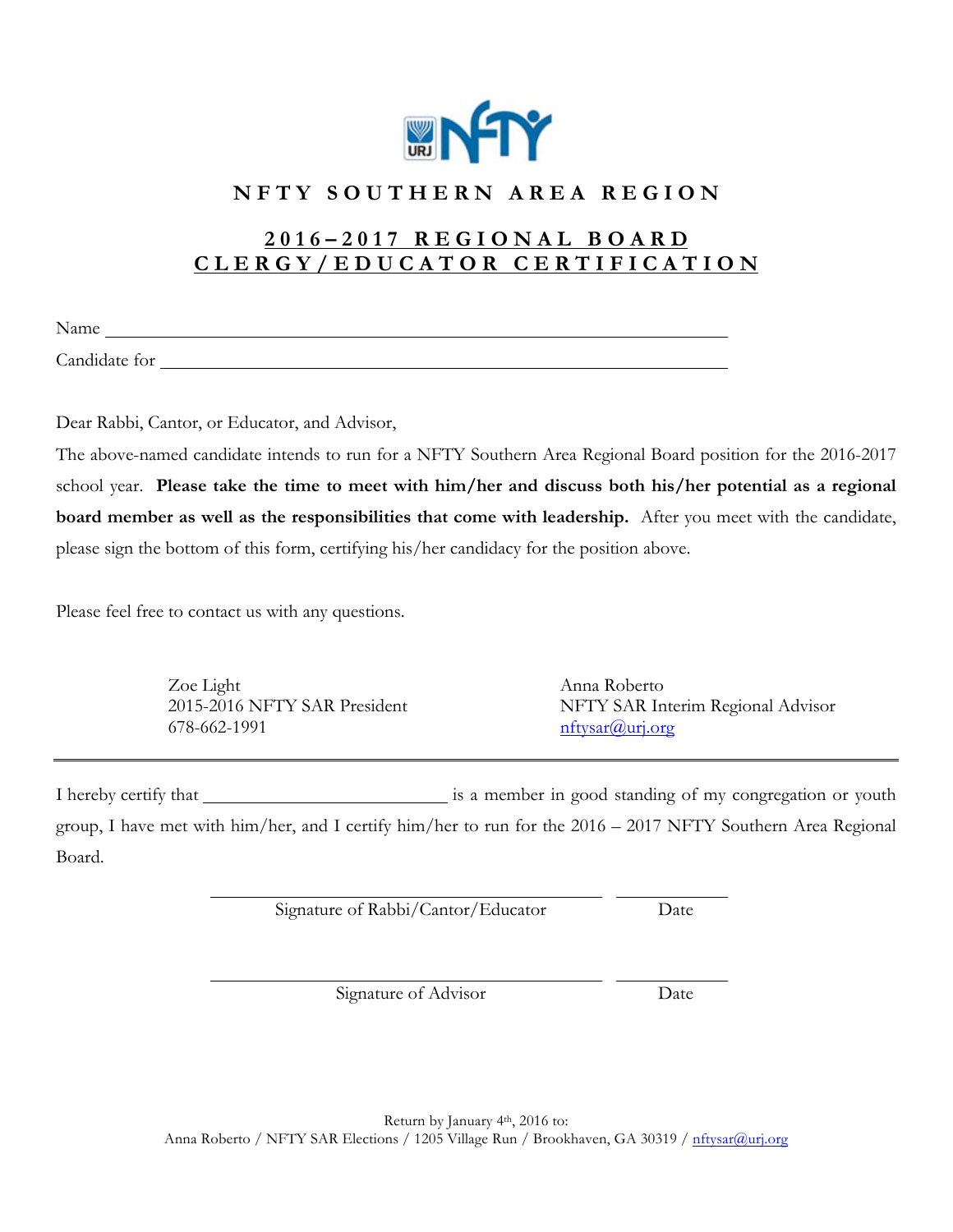

# **N F T Y SOUTHERN AREA REGION R E G I O N A L B O A R D 2 0 1 5 - 2 0 1 6**

**President: ZOE LIGHT** 678-662-1991 / sar-president@nfty.org

**Programming VP: ELYSSA GOLDMAN** 404-784-6013 / sar-pvp@nfty.org

**Social Action VP: MICAH FEINSTEIN** 410-294-4172 / sar-savp@nfty.org

**Religious & Cultural VP: LANI CHAVIN** 843-302-6330 / sar-rcvp@nfty.org

**Communications VP: LIZZY NEWMAN** 770-876-4363 / sar-cvp@nfty.org

**Membership VP: DAVID CZARLINSKY** 704-621-3268 / sar-mvp@nfty.org

> **Interim Regional Advisor** Anna Roberto 1205 Village Run Brookhaven, GA 30319 nftysar@urj.org

**\_\_\_\_\_\_\_\_\_\_\_\_\_\_\_\_\_\_\_\_\_\_\_\_\_\_\_\_\_\_\_\_\_\_\_\_\_\_\_\_\_\_\_\_\_\_\_\_\_\_\_\_\_\_\_\_\_\_\_\_\_\_\_\_\_\_\_\_\_\_\_\_\_\_\_\_\_\_\_\_\_\_\_\_\_\_\_\_\_**